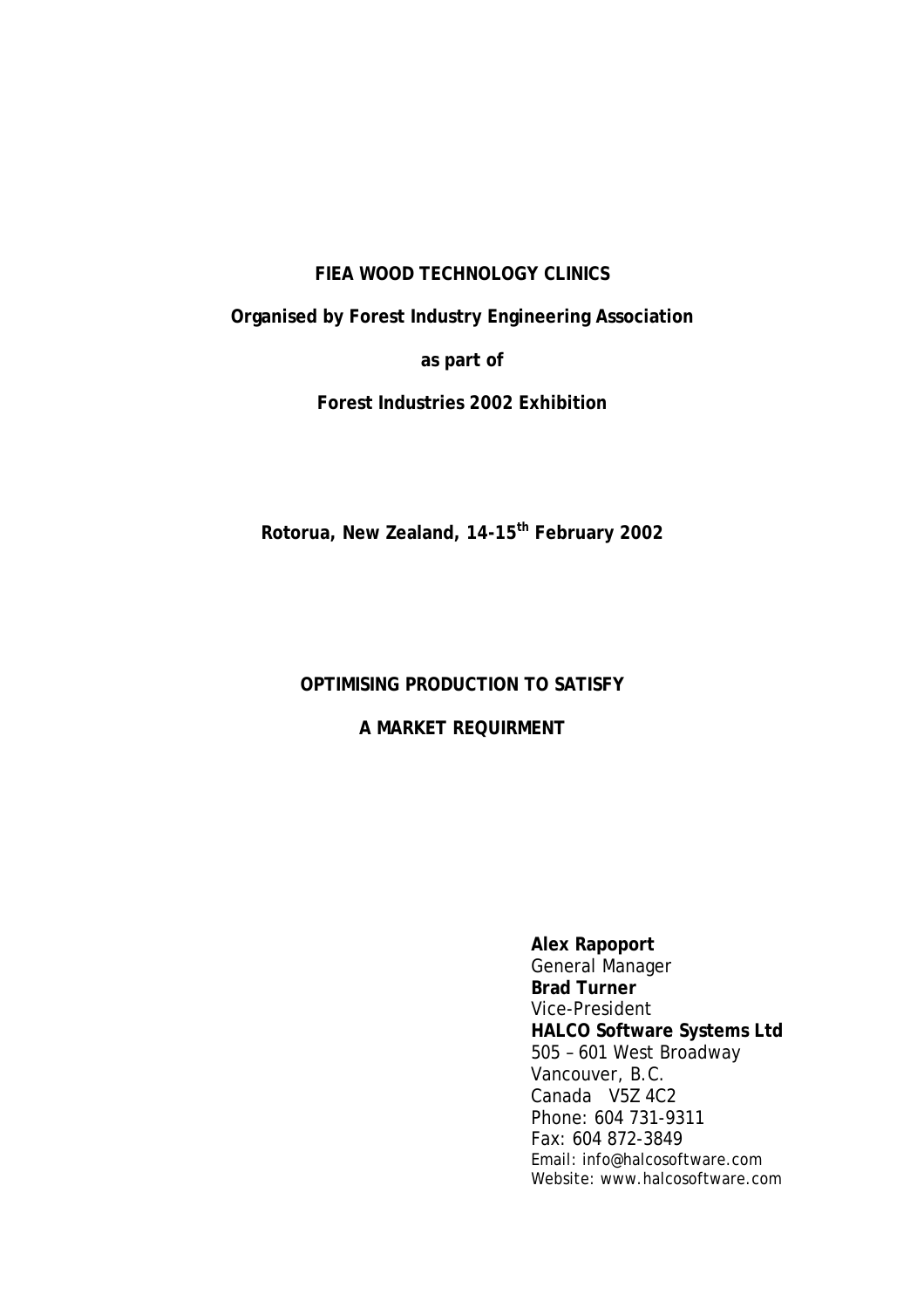### **Introduction**

The problem in question is how to optimise a sawmill operation to best satisfy a market requirement.

As we come from North America, it should be mentioned that this problem does not arise to the same degree in a typical North American sawmill. In the US and Canada, sawmills have the relative luxury of selling into a somewhat "big sink" of a market, for which the production of individual companies has much less effect on the market. Optimising a sawmill under these conditions is relatively easy. Generally speaking, the sawmill can optimise the use of each sawlog individually, to extract the maximum value out of the log with less consideration of the mix of products produced.

In most of the world, however, sawmills face a much more difficult task: to produce timber in predetermined quantities. Furthermore, these quantities may change often, many times from week to week, so it is not possible to devise a long-term solution.

Producing a solution to fill an order is not simple. Choosing the solution that benefits the system the most – the optimal solution – without the right tools is virtually impossible. As a result, sawmills tend to rely on experience to produce these "sawing recipes"; someone who has been in the sawmill "forever", and who knows the system well enough, is assigned to tackle the problem.

The basic question that needs answering is "What options can be manipulated to fill these orders?" Each sawmill is different, but here are some typical options that most sawmills will have:

- 1. A choice of sawlog source. Each source might have a different distribution of diameters and lengths. A different source can be a different supplier, or sawlogs extracted from a different harvest region.
- 2. Sawlog sort practices. Sawmills that pre-sort the sawlogs can change the sorting parameters and the sawing profile applied to each sort bin. Usually, sawmills that pre-sort will run the sawlogs in batches, each with the same profile.
- 3. On-line optimisation manipulation. Sawmills that do not pre-sort and run on-line optimisers can manipulate the price tables in the optimiser to yield the right timber mix.
- 4. A choice of manufacturing method. A sawmill may choose to produce wide timber in the sawmill and split in the planermill or produce the narrow timber directly in the sawmill.

In a perfect world a sawmill would optimise on a log-by-log basis and, at the end of the production, the timber produced would match exactly the timber required. In practice, however, the solution for individual sawlogs must be compromised to produce the required timber volumes. This wrinkle opens a whole new dimension: where should the sawmill compromise? The answer is that sawmills make adjustments based on the options described above. But the questions remain; what should be changed? and, to what?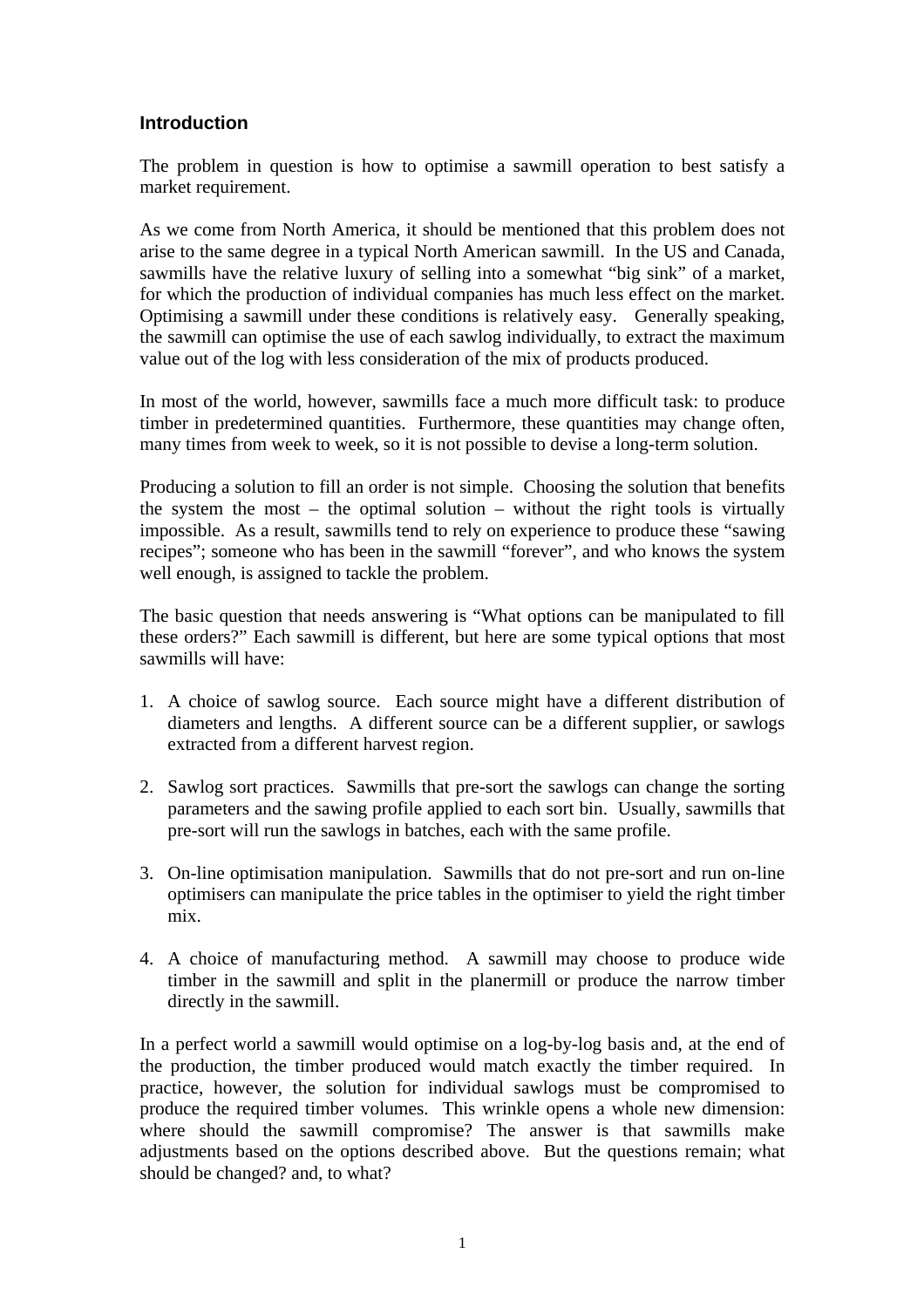Most sawmills currently solve the production problem by manipulating either option 2 (changes in sorting or profiles per sort) or option 3 (changes in optimiser parameters), depending on the case. The reason why options 1 (log source) and 4 (manufacturing method) are many times not considered is that the problem is complicated enough to solve with these fixed. Furthermore, note that an optimal solution might involve splitting the decision, for example to process  $x\%$  of a certain bin with one profile and the rest with another, or to run x% of the time with one set of values in the optimiser and the rest of the time with another. This option is rarely considered in full when solving the problem.

The compromise must be such that the solution makes the best use of the resources: sawlogs and time. To produce such a solution, a system that has all the information available must be devised. The system must know:

- What is the production goal;
- What material is available and at what cost (sawlog distribution by diameter, length and perhaps quality, i.e. sawlog class);
- What are the different ways (methods) to process each sawlog class;
- The processing time for each sawlog class when processed with each method; and most importantly
- What is expected to be recovered when each sawlog class is processed with each method?

Incorporating all these variables will produce a superior solution, but it cannot be done without the right tools.

All items above, except the last one, are usually readily available in a sawmill, or systems can be put in place relatively easily to collect this information. The last item is a little more complicated; a system must be sought to predict the timber yields for each sawlog class when processed with each method.

A good solution must:

- Produce at least the required quantities.
- Produce as few non-order products as possible. Those non-order products will be inventoried so they should be products that are easily marketable in the future.
- Not "cream" the sawlog inventory; it should use sawlogs following the predetermined sawlog distribution. On the other hand, it should recognize the possibility of using different sawlog sources and/or deviating from the predetermined sawlog mix up to a fixed amount.
- Be easy to implement. The solution must be defined by variables that are easy to manipulate in real life.
- Account for time and materials.

### **Linear Programming – Overview**

Orders are received daily and are aggregated into production targets. Combining orders is necessary since developing a production strategy for each market order would mean an unworkable scenario. Another option would be to incorporate market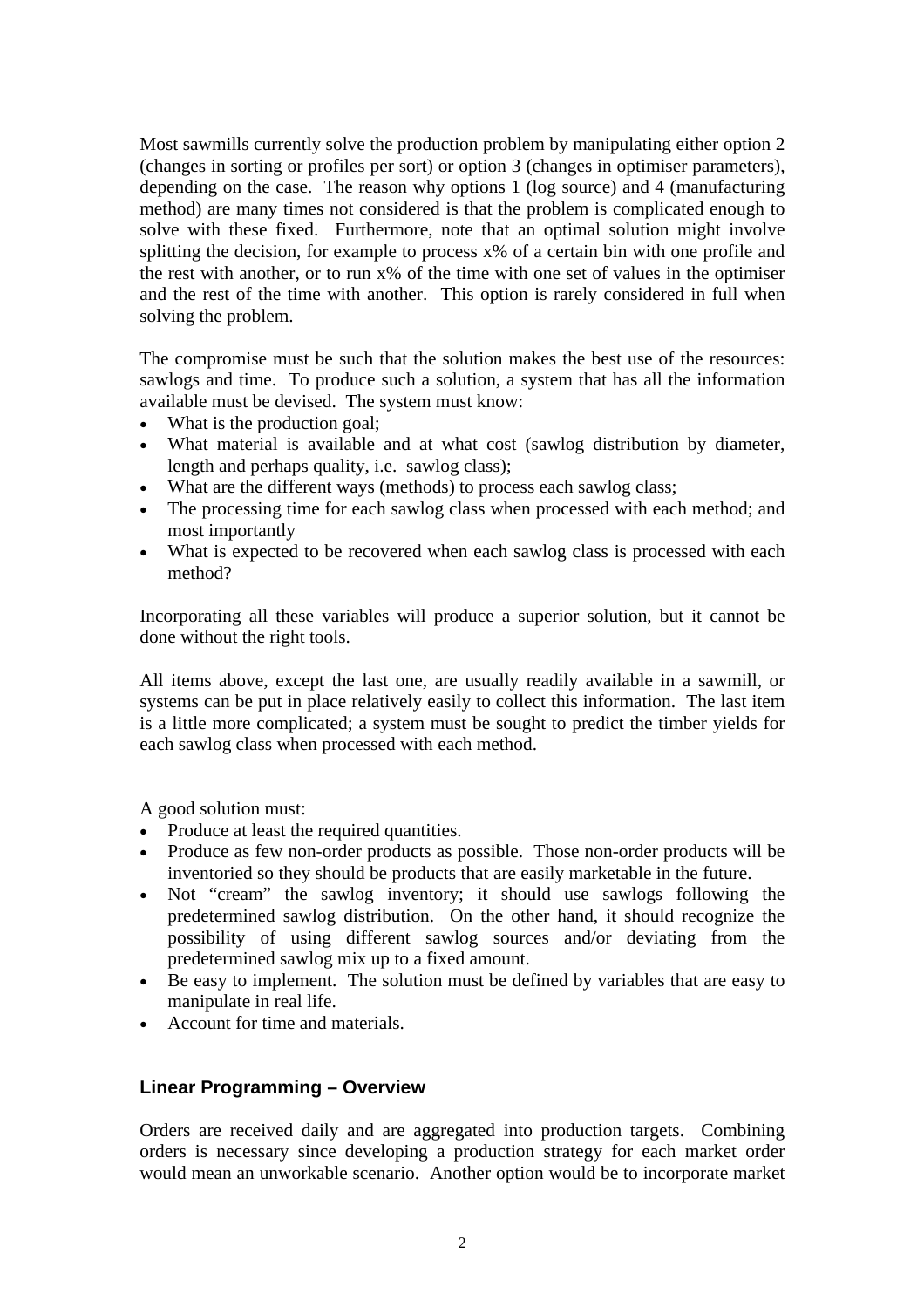orders as they arrive into a dynamic system that continuously updates the state of the sawmill, constantly recalculating the production order and updating the necessary sawmill centers to produce it. The first type of system, where a solution for a static plan is sought, is an MRP (Material Requirement Plan) system. The main objective of MRP systems is to match materials to processes to achieve maximum productivity. The second type of system, where by continuously updating the system an optimum and dynamic schedule is produced, is an ERP (Enterprise Resource Plan).

Linear Programming (LP) solutions are examples of MRP systems.

Linear Programming is a problem solving technique that has been around since the Second World War. It is the best understood, most robust and perhaps the most widely used technique for solving relatively complicated industrial operations problems.

LP is based on simple algebra. The first step is to develop equations to represent the problem at hand. Basic algebra says that a system with more equations than variables is likely to be unsolvable. For example:

$$
X = 1
$$
, and  $X > 3$   
Or,  
 $X + Y = 1, X > 3$  and  $3X - Y = 0$ 

On the other hand, systems of equations with more variables than equations will have an infinite number of solutions. For example:

Or,  
\n
$$
X + Y = 1
$$
  
\n $X + Y + Z = 0$  and  $2Y - Z \le 10$ 

Most real-life problems, when reduced to equations, fall in the latter case. The implication is that there are many ways to solve a given problem. LPs add an extra dimension called the Objective Function, a way to measure the relative performance of each solution. One or more variables get an associated benefit measure and the goal of the LP is to find, within all the possible solutions, one that maximizes the benefits (or minimizes the loss). For example, in the previous equations:

 $X + Y + Z = 0$ , 2Y - Z  $\leq$  10 AND find the largest possible Y

The solution is:  $X = 5$ ,  $Y = 5$  and  $Z = 0$  (assuming all variables are positive integers)

#### **Linear Programming in Sawmills**

To better understand how this technique would apply to sawmilling, let's build a set of equations for a simplified problem. The equations will be developed one-by-one to ease the understanding.

Assume a mill has to process 10 sawlogs with either Profile A or Profile B. First the variables need to be defined: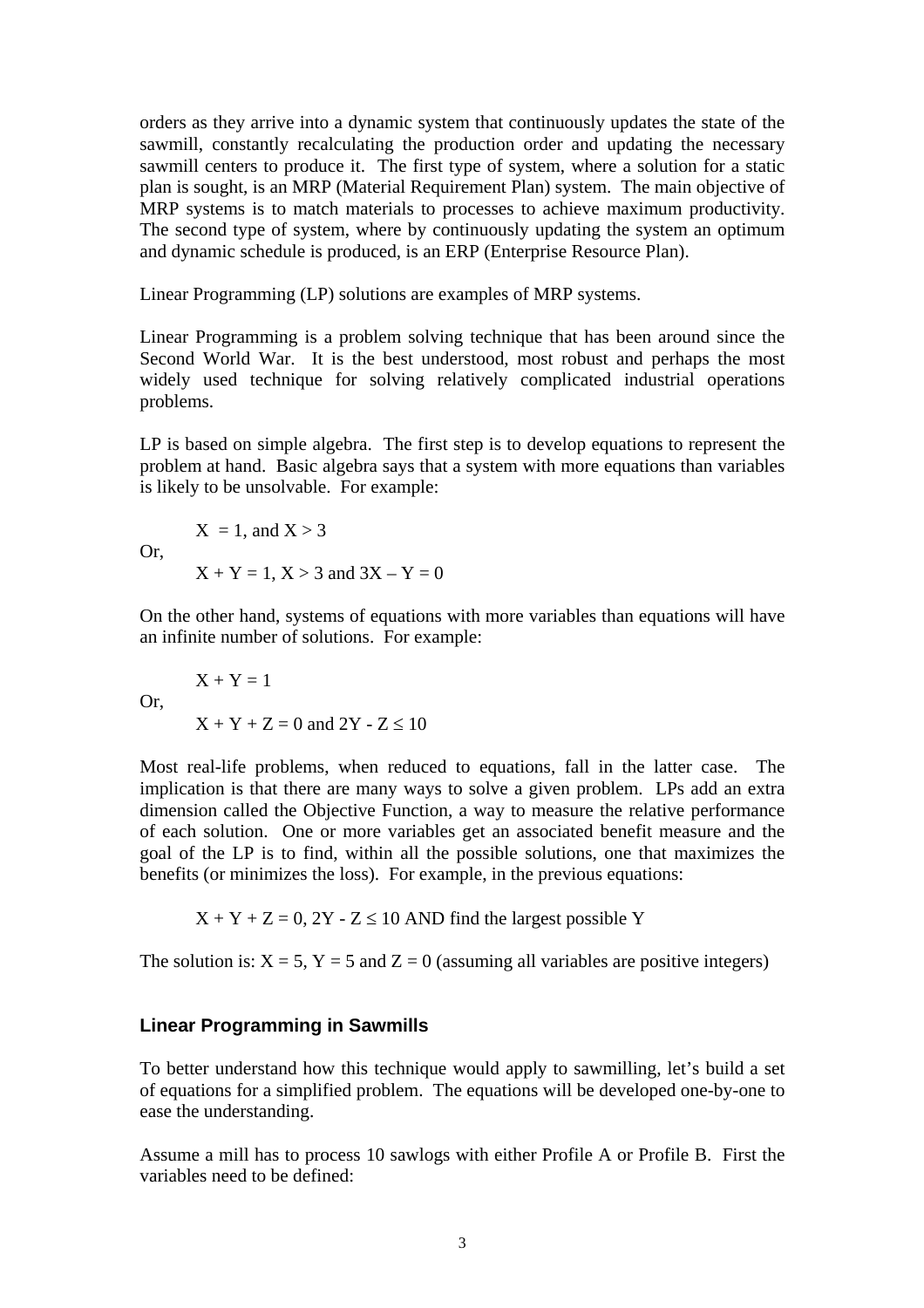*SawlogsA* represents the number of sawlogs processed with Profile A *SawlogsB* represents the number of sawlogs processed with Profile B

The first equation would read:

 $SawlogsA + SawlogsB = 10$ 

Notice that the assumption is that exactly 10 (not fewer) sawlogs will be processed.

We also have the requirement that the solution yields an integer positive number for each variable. This can be overlooked when dealing with large numbers.

Now assume that there are 2 different products recovered in this sawmill: 90x45 and 140x45. Sawlogs will yield a different solution depending on which profile is used. Here is a table to represent the yields (in pieces):



So, if a log is processed with Profile A it will yield 2 pieces of 90x45 and 2 pieces of 140x45, and if processed with Profile B it will yield 6 pieces of 90x45.

The equations for the production of 90x45 would look like:

2 \* *SawlogsA* + 6 \* *SawlogsB* = *90x45Prod* 

The equations for the production of 140x45 would look like:

2 \* *SawlogsA* = *140x45Prod* 

Note that we have introduced "variables" to keep track of the number of pieces of 90x45 and 140x45 produced: *90x45Prod* & *140x45Prod*.

If we stop here and solve we notice there are many ways to process our sawlogs. We know what will be produced in each case, but we do not know which of these cases is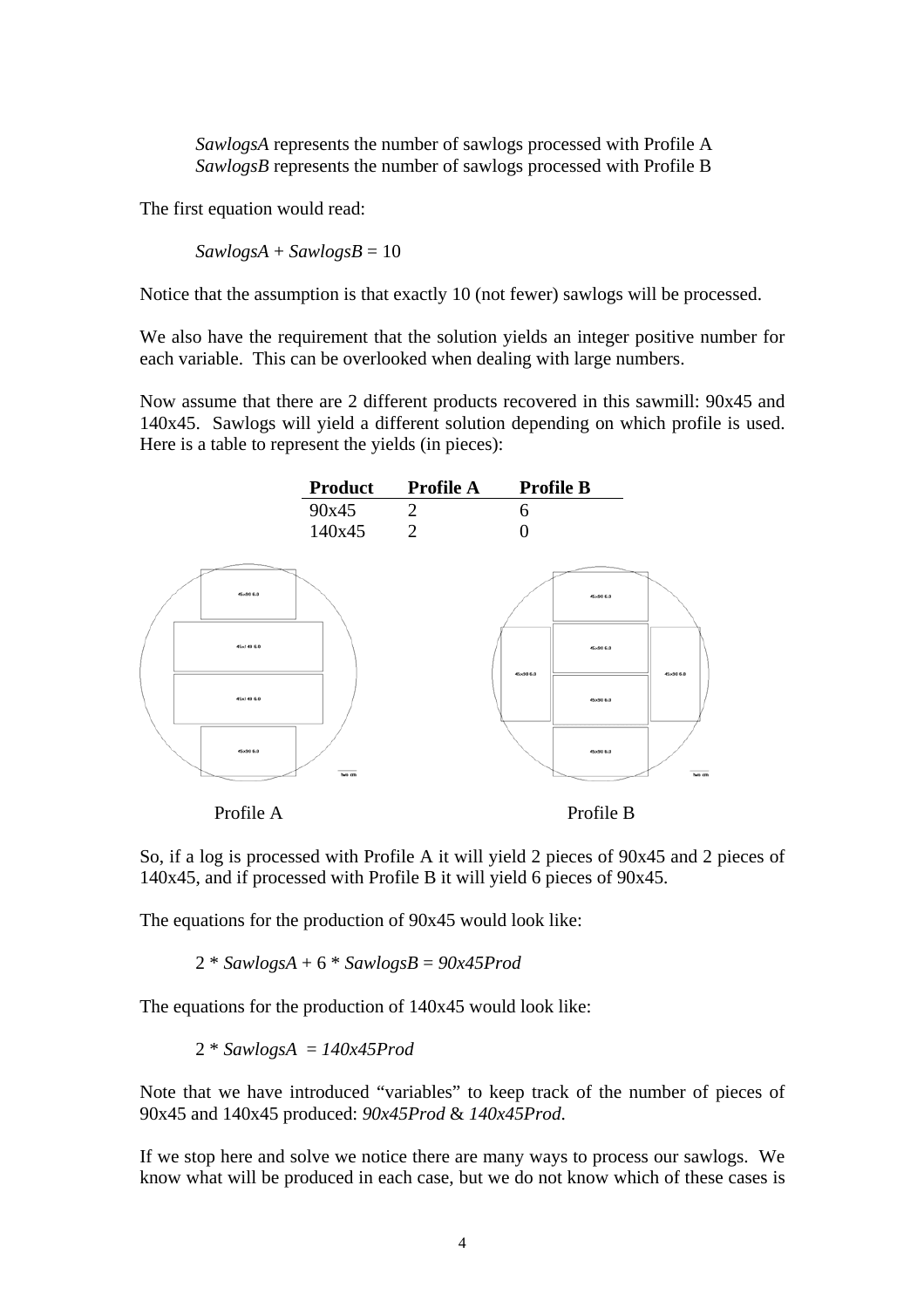the preferred one. Thus, let's add the value of the products as our objective function – the performance measure. Assume that 90x45s are worth 1.00 NZD per piece and 140x45 are worth 1.25 NZD each. Now if we solve these equations the optimum solution would be:

 $Sawlog<sub>S</sub>A = 0$ *SawlogsB =* 10  $90x45Prod = 60$ *140x45Prod =* 0 *Value =* 60

The optimum solution is to process all sawlogs with Profile B. 60 pieces of 90x45 are produced. The production value is 60 NZD.

However, let's say now that at least 10 pieces of 140x45 must be produced to fill an order. The following equation must now be added:

 $140x45Prod \ge 10$ 

Solving with this new equation would yield the following result:

 $Sawlog<sub>S</sub>A = 5$ *SawlogsB =* 5  $90x45Prod = 40$ *140x45Prod =* 10 *Value =* 52.5

The optimum solution is to process 5 sawlogs with each profile. 40 pieces of 90x45 and 10 pieces of 140x45 are produced. The production value is 52.5 NZD.

Of course, the previous example was a gross operational simplification. In reality, choosing the right variables and equations is an involved process.

If applicable, equations to represent:

- time available in each machine.
- cost of running each machine,
- opening and closing inventory levels.
- multiple sawlog sources,
- different finishing methods,

and many others can be easily included.

Variables need to represent reality as close as possible. For example, not all sizes of sawlogs will yield the same timber when processed in the same machine, so a variable representing each size of sawlogs should be created (e.g. instead of *SawlogsA* we could have *10cmSawlogsA*, *11cmSawlogsA*…). Once a variable is defined, the LP will treat it like a "decision", since it can be manipulated independently. Implementing the solution will require that each variable can indeed be manipulated in real life. Thus, care must be taken not to create variables that cannot be manipulated in real life. For example, the yield of sawlogs will also vary by taper, so a modeler might be tempted to create variables based on taper (e.g. *1cm/mSawlogsA,*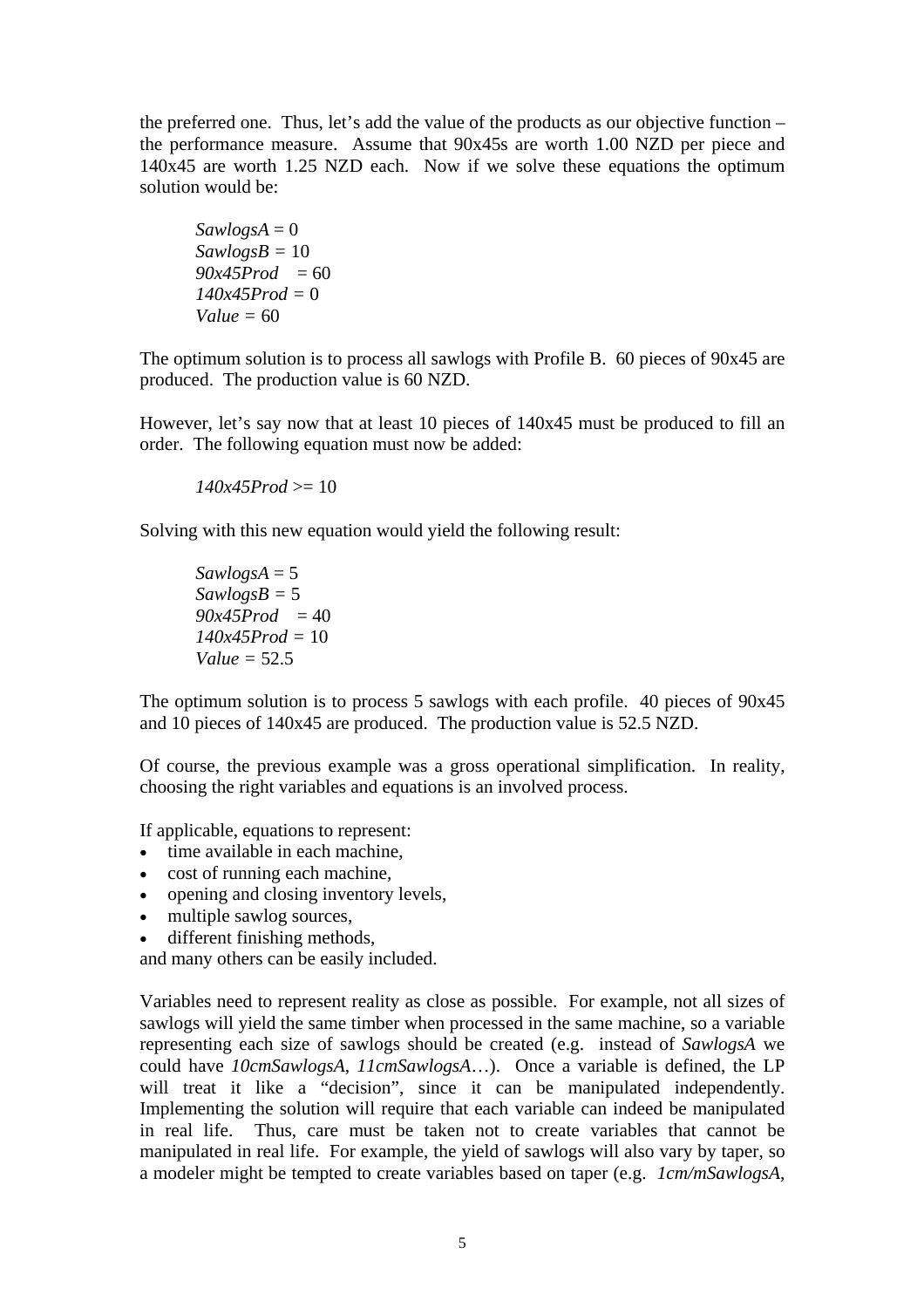*2cm/mSawlogsB*,… ). If in reality the sorting system is unable to distinguish sawlogs based on taper, then it would not be possible to implement correctly the solution from the LP.

To account for these non-manageable issues, the modeler should include the effect of these in the yield data. For example, assume that there are low-taper sawlogs and high-taper sawlogs (not distinguishable by the sorting operator), and that it is determined that the low-taper sawlogs yield 2 pieces of 90x45, while the high-taper sawlogs yield 3 pieces of 90x45. Furthermore assume that 50% of sawlogs are determined to be low-taper and 50% high-taper. Instead of creating a variable for each (which can be treated independently by the LP), the modeler should set a yield of 2.5 pieces of 90x45 for each sawlog. This avoids solutions that cannot be implemented such as "send low-taper sawlogs to Machine A and high-taper sawlogs to Machine B".

Setting up a Linear Programming model to represent the full operational scope of a sawmill, from log purchasing to selling timber, and perhaps even back to the harvest, takes time and a good understanding of the operations.

# **System Tools Required**

In addition to a thorough understanding of the operations by the person setting up the model, there are a number of system requirements that are essential to a successful LP implementation:

- 1. A well-designed data management system. A "slick" system for data entry and report generation is essential. Without this, the user will quickly become bogged down with the mechanics of using the system, rather than spending the time analyzing alternative operating strategies.
- 2. A sophisticated sawing simulation program. Fundamental to a correct solution is accurate "yield" data – a measure of the timber and byproduct yields that would be produced from each sawlog class sawn with each possible method. A measure of the machine processing times required for each sawing method is also required. While this data can be determined through detailed sawing trials or mill tests, this approach is problematic for two reasons:
	- Mill test results tend to give unreliable data on the differences between alternatives;
	- Relying on historical results means limiting the options considered to sawing methods used in the past, and makes it very difficult to consider new sawing method alternatives.

As a result, it is generally preferable for the yield data to be generated with a sawing simulation program, with the simulation model calibrated to match historical mill yields. To be effective, the sawing simulation program should consider "true" log form, rather than a simple "truncated cone" log model. This helps to ensure realistic yield data projections.